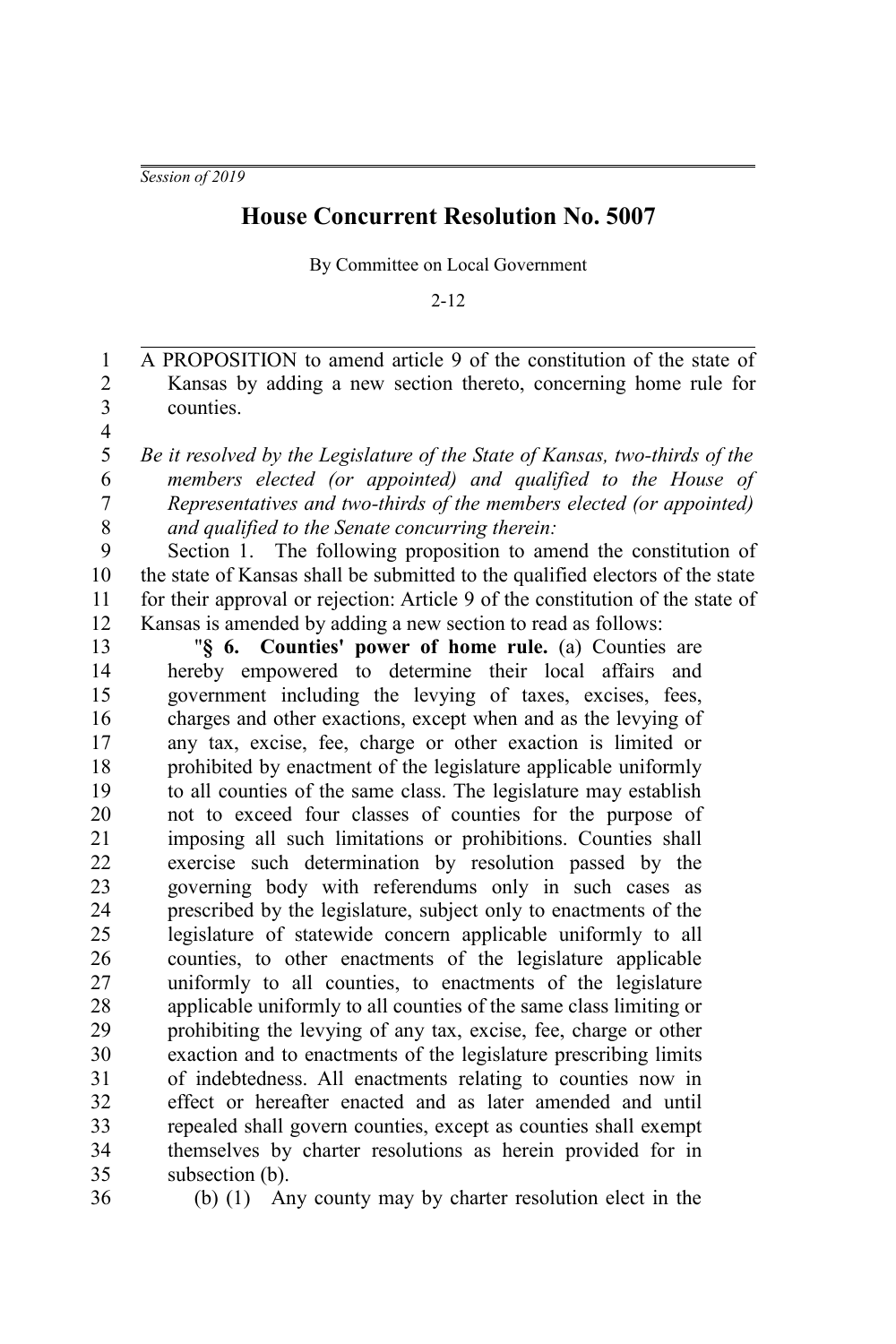manner prescribed in this section that the whole or any part of any enactment of the legislature applying to such county, other than enactments of statewide concern applicable uniformly to all counties, other enactments applicable uniformly to all counties, and enactments prescribing limits of indebtedness, shall not apply to such county.

(2) A charter resolution is a resolution which exempts a county from the whole or any part of any enactment of the legislature as referred to in this section and which may provide substitute and additional provisions on the same subject. Such charter resolution shall be so titled, shall designate specifically the enactment of the legislature or part thereof made inapplicable to such county by the adoption of such resolution and contain the substitute and additional provisions, if any, and shall require a two-thirds vote of the members-elect of the governing body of such county. Every charter resolution shall be published once each week for two consecutive weeks in the official county newspaper or, if there is none, in a newspaper of general circulation in the county. 7 8 9 10 11 12 13 14 15 16 17 18 19

(3) No charter resolution shall take effect until 60 days after its final publication. If, within 60 days of its final publication, a petition signed by a number of electors of the county equal to not less than 10% of the number of electors who voted at the last preceding regular county election shall be filed in the office of the clerk of such county demanding that such resolution be submitted to a vote of the electors, it shall not take effect until submitted to a referendum and approved by a majority of the electors voting thereon. An election, if called, shall be called within 30 days and held within 90 days after the filing of the petition. The governing body shall pass a resolution calling the election and fixing the date, which resolution shall be published once each week for three consecutive weeks in the official county newspaper or, if there be none, in a newspaper of general circulation in the county, and the election shall be conducted as elections for officers and by the officers handling such elections. The proposition shall be: "Shall charter resolution No. , entitled (title of resolution) take effect?" The governing body may submit any charter resolution to a referendum without petition by the same publication of the charter resolution, and the same publication of the resolution calling the election as for resolutions upon petition and such charter resolution shall then become effective when approved by a majority of the electors voting thereon. Each charter 20 21 22 23 24 25 26 27 28 29 30 31 32 33 34 35 36 37 38 39 40 41 42 43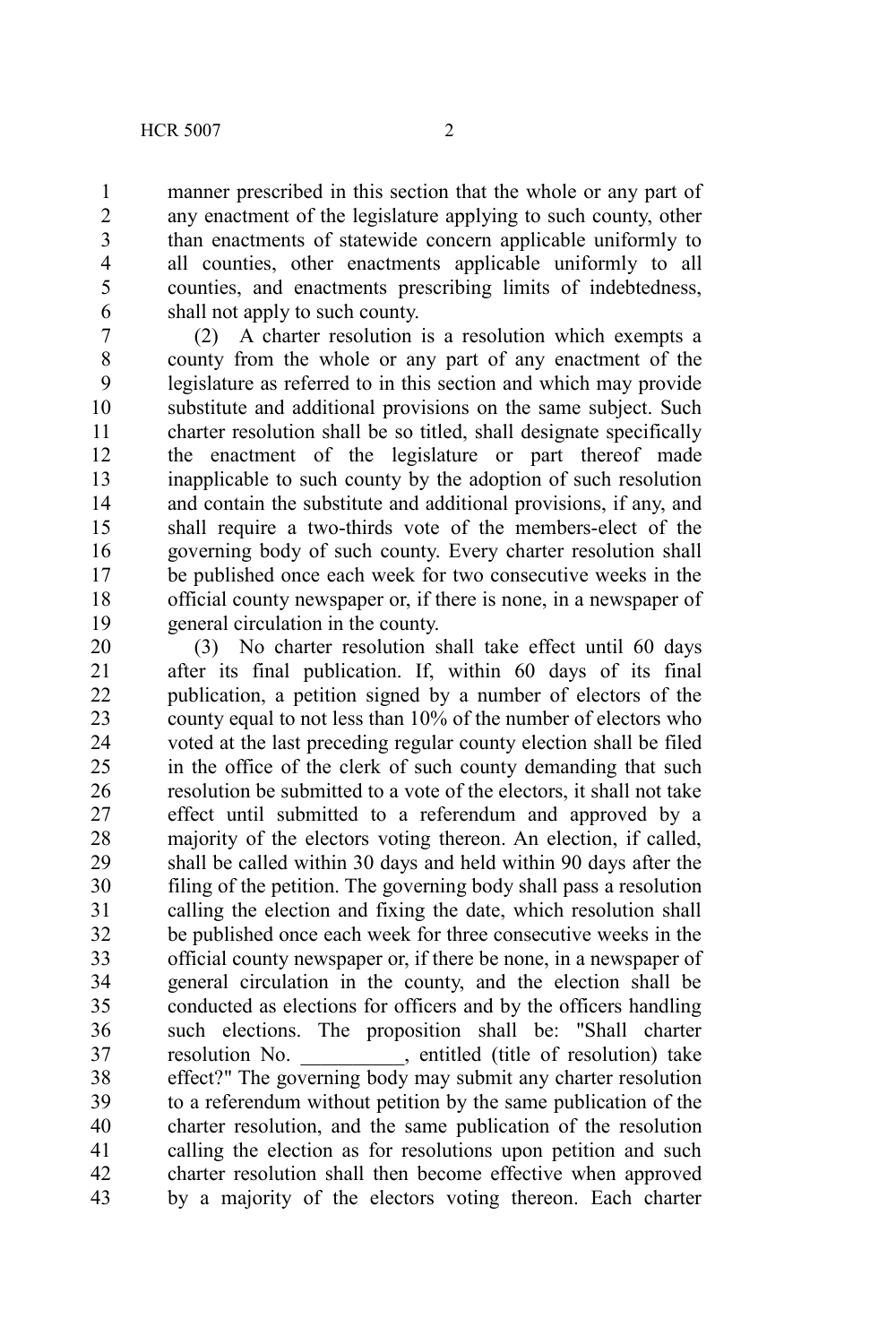resolution becoming effective shall be recorded by the county clerk in a book maintained for that purpose with a statement of the manner of adoption, and a certified copy shall be filed with the secretary of state, who shall keep an index of the same. 1 2 3 4

5

(4) Each charter resolution enacted shall control and prevail over any prior or subsequent act of the governing body of the county, and may be repealed or amended only by charter resolution or by enactments of the legislature applicable to all counties. 6 7 8 9

(c) Powers and authority granted to counties pursuant to this section shall be liberally construed for the purpose of giving to counties the largest measure of self-government. 10 11 12

(d) This amendment shall be effective on and after July 1, 2021." 13 14

Sec. 2. The following statement shall be printed on the ballot with the amendment as a whole: 15 16

- "*Explanatory statement.* This amendment would provide a constitutional basis for county home rule. A county could enact a charter resolution to exempt itself from non-uniform state laws that apply to the county and provide substitute or additional provisions to that law. The legislature could preempt counties from exercising home rule powers by the passage of uniform state laws that apply to all counties in the exact same manner. Counties could pass home rule resolutions to legislate locally on matters not covered by state law. 17 18 19 20 21 22 23  $24$ 25 26
- "A vote for this proposition would empower counties to determine their local affairs and government with a constitutional grant of power that could only be preempted by enactments of the legislature that apply uniformly to all counties in the exact same way. 27 28 29 30 31
- "A vote against this proposition would retain the present law granting counties home rule power and other both uniform and non-uniform laws pertaining to counties that can be readily amended by the legislature to restrict home rule powers by statute." 32 33 34 35 36

Sec. 3. This resolution, if approved by two-thirds of the members elected (or appointed) and qualified to the House of Representatives, and two-thirds of the members elected (or appointed) and qualified to the Senate shall be entered on the journals, together with the yeas and nays. The secretary of state shall cause this resolution to be published as provided by law and shall cause the proposed amendment to be submitted to the electors of the state at the general election in November in the year 37 38 39 40 41 42 43